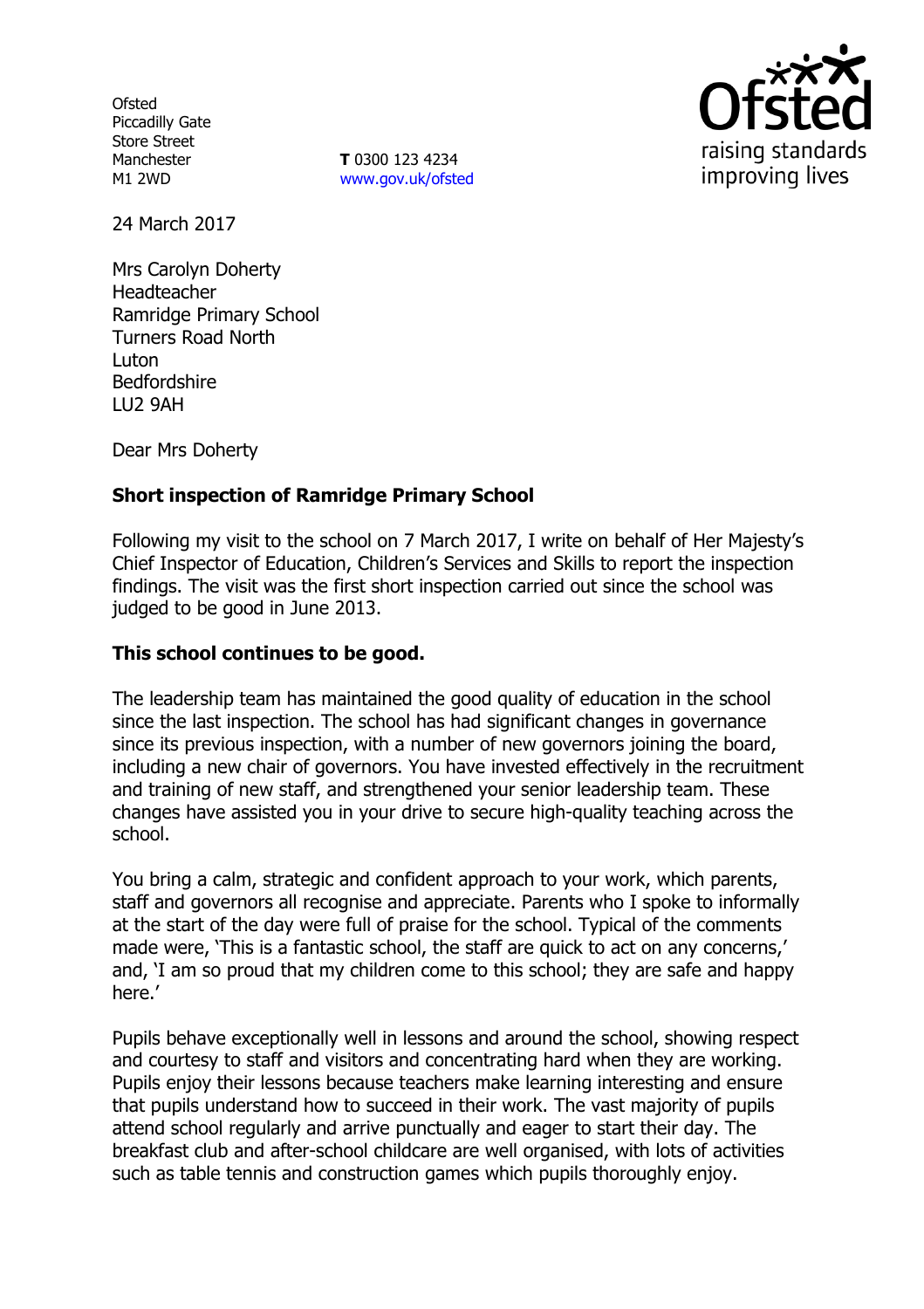

You are extremely well supported by your deputy and together you provide strong leadership and a clear vision for school development. Handwriting has improved considerably since the previous inspection and teaching is now stronger. You are fully aware of the areas which still need to be improved. You are working hard to ensure that pupils do better in phonics, so that recent variations in annual screening check results are eliminated. Your strong focus on pupils' writing is also appropriate and you recognise that more pupils, including disadvantaged pupils, should be writing at greater depth, especially in key stage 2. This work needs to continue. You have a comprehensive and detailed plan for continuing to improve the school, which you review regularly.

## **Safeguarding is effective.**

You have ensured that all safeguarding arrangements are fit for purpose and procedures to recruit new staff are rigorous. Records are detailed and of high quality.

Your safeguarding leader is an exemplary practitioner. She is extremely well informed about safeguarding requirements and she provides comprehensive advice to colleagues, leaders and governors. As a result, staff are very well trained, and understand their roles and responsibilities. They are vigilant and quick to respond to any potential risk. All the required safeguarding checks are in place and child protection records are comprehensive, securely maintained and well organised. The pupils I spoke to told me that they feel safe at school. They consider bullying and bad behaviour to be rare events and they are confident that adults will listen to them if they have concerns. Helping pupils to keep themselves safe is woven through the curriculum. For example, the ongoing safer internet work reminds pupils about how to stay safe online, and pupils talked knowledgeably to me about what they had learned.

Parents' views are equally positive. An overwhelming majority agree that pupils are safe and well cared for at Ramridge Primary.

# **Inspection findings**

- To ascertain that the school remained good, one of my key lines of enquiry was about English. This was because in 2016 no pupils at the end of key stage 2 achieved greater depth in writing. Equally, recent results from the Year 1 phonics screening check have varied considerably, fluctuating from 57% in 2014 to 72% in 2015 and back down to 56% in 2016. You agreed, and told me that your leadership team had already identified this as a key priority for the school.
- $\blacksquare$  When we observed phonics teaching across key stage 1, we saw examples of the impact your work is already having. You have invested time and resources in a new phonics teaching programme and you have made excellent use of the pupil premium grant to employ and train more teaching assistants to deliver catch-up lessons. Leaders track pupils' progress carefully, intervening quickly at the first sign of any pupil falling behind. As a result, pupils are now making much better progress in developing their phonic knowledge. The pupils who read to me did so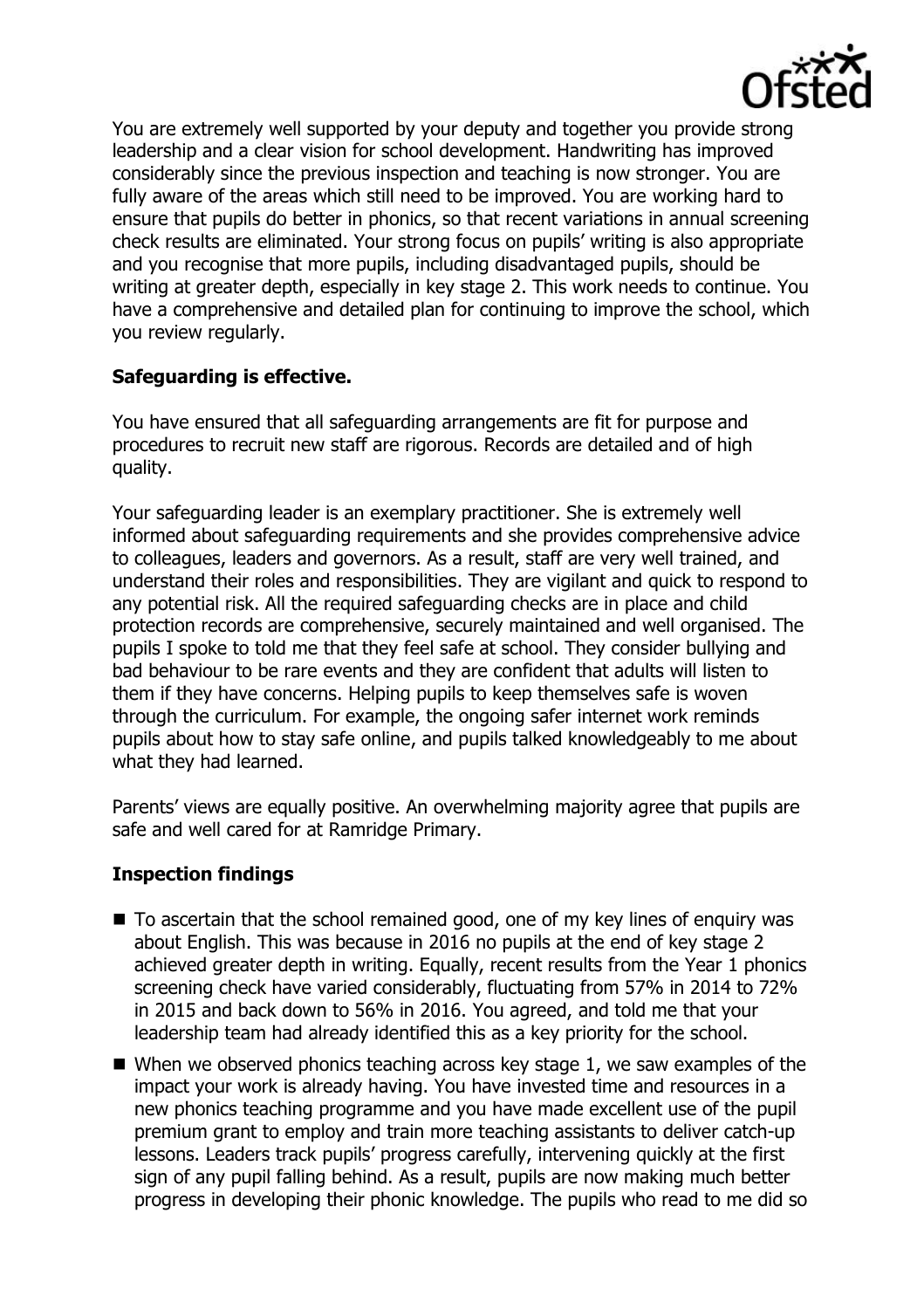

with confidence. They demonstrated early reading skills very successfully, blending letter sounds confidently to sound out new words.

- Older pupils across key stage 2 are also making much better progress in their writing. This is because teachers have high expectations about what pupils can achieve, and because teachers share a consistent understanding about the quality and quantity of written work they expect pupils to produce. Most of the Year 6 pupils are now on track to achieve the expected standard in writing by the end of the school year. A small proportion of them are now writing at an even higher level. The school agrees that more of them could achieve greater depth in writing, including more of the disadvantaged pupils.
- My second line of enquiry was about the effectiveness of senior leadership, including governance. The previous inspection report asked governors to monitor the school's work more closely. Also, many of the governors are new to their role.
- If is clear that leaders at all levels are meticulous and determined in their drive to improve achievement for all pupils. Middle leaders have been influential because they have ensured that staff are well trained, and also because they are thorough and methodical in their tracking of pupils' progress. Subject leaders set high standards in their own classrooms and are good role models who support the professional development of their colleagues.
- $\blacksquare$  New governors have settled quickly into their responsibilities and they know the school well. They employ a good mix of challenge and support to the senior leadership team. Governors strongly uphold the values of the school and they have demonstrated that they will act quickly and decisively when dealing with difficult issues.
- My third line of enquiry was about the support for disadvantaged pupils across the school. In 2016 at key stage 2, disadvantaged pupils at Ramridge Primary did not do as well as their peers in national tests. Leaders are acutely aware of this and have acted quickly to provide additional support for the high proportion of disadvantaged pupils.
- You have used pupil premium funding well to increase the frequency of catch-up sessions in reading, writing and mathematics. Also, the good range of activities designed to improve pupils' social skills has helped pupils raise their self-esteem and boosted their interest in learning.
- The school's own achievement information shows that disadvantaged pupils are now almost always doing as well as their peers, in all subjects. This is particularly evident in the strong progress that the most able disadvantaged pupils are making in writing in key stage 2.
- $\blacksquare$  My final line of enguiry was about how well children in the early years are doing in their learning. There has been a steady improvement in the achievement of children at the end of Reception over the last three years. Nevertheless, their attainment in 2016 had still not caught up with that of other children nationally.
- When we visited the Nursery and Reception classes, it was clear that the children are extremely well cared for. The very good range of carefully planned activities, together with the calm, purposeful environment, allowed children to make really